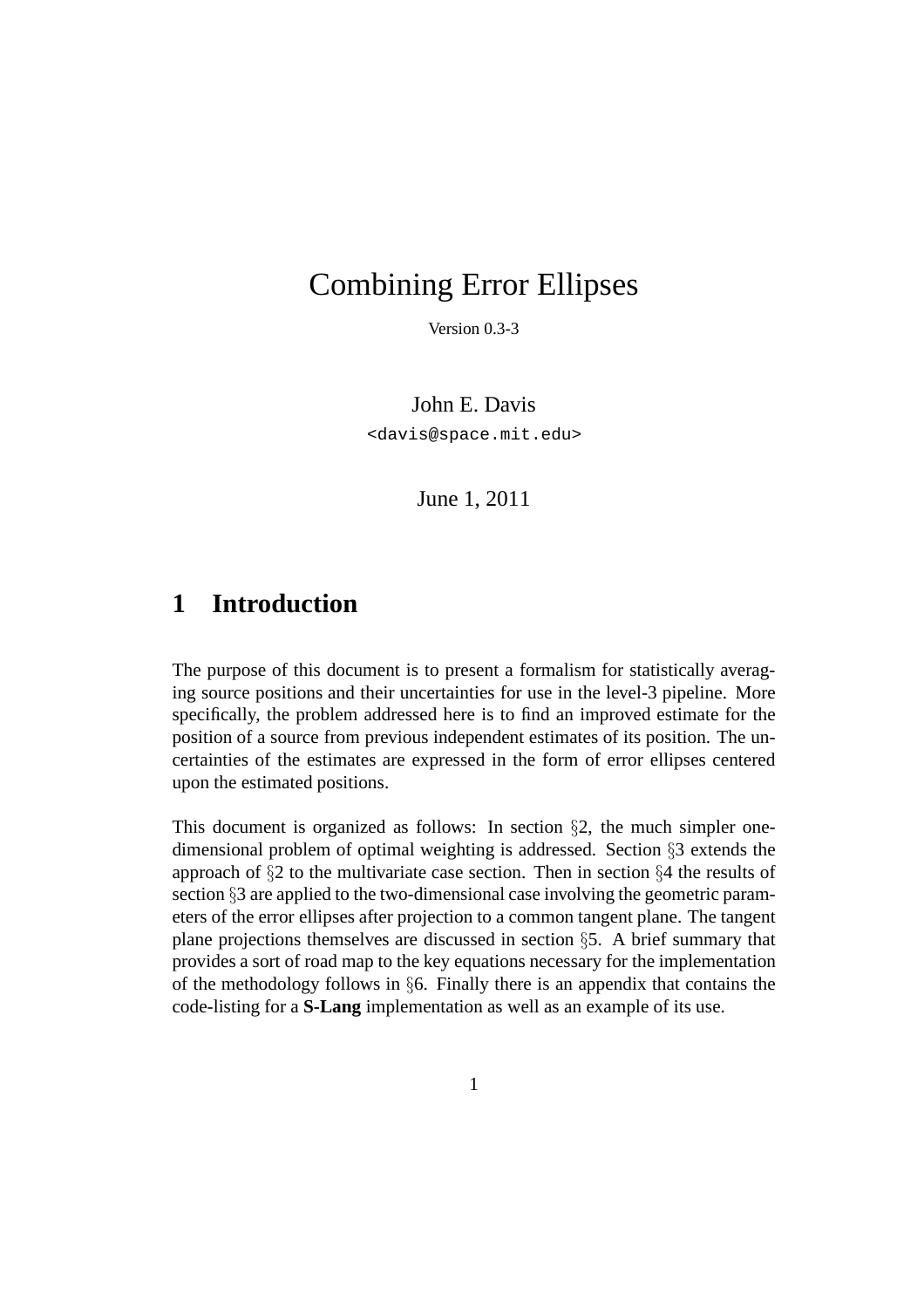# **2 Optimal Weighting**

Before tackling the more general  $n$ -dimensional case, it is useful to consider the simpler 1-d case. Suppose that  $\bar{x}_a$  represents the *ath* estimate of the mean  $\mu$  of some quantity, e.g., a temperature, and let  $\sigma_a^2$  be the variance of the *ath* mean. Given a set of such estimates  $\bar{x}_a$  of the mean, and the corresponding set of variances  $\sigma_a^2$  $a_a^2$ , what is the best way to combine these to obtain an improved estimate of the mean and the variance of that estimate? The approach taken here is to use an optimal weighting scheme that minimizes the resulting variance. Let  $\bar{x}$  denote the improved estimate and let  $w_a$  be the set of weights. Then an unbiased estimate of  $\mu$  is

$$
\bar{x} = \frac{1}{w} \sum_{a} w_a \bar{x}_a,\tag{1}
$$

where

$$
w = \sum_{a} w_a \tag{2}
$$

That is,

$$
\mu = \langle \bar{x} \rangle, \tag{3}
$$

where  $\langle \cdot \rangle$  denotes the expectation value, and the individual estimates  $\bar{x}_a$  are assumed to be unbiased.

From equation (1) it is easy to show that

$$
\text{Var}[\bar{x}] = \sum_{a} \left(\frac{w_a}{w}\right)^2 \text{Var}[\bar{x}_a]. \tag{4}
$$

The conditions for  $\sigma^2$  to be a minimum may be obtained by differentiating the above equation with respect to  $w<sub>b</sub>$ . This procedure yields

$$
w_b \text{Var}[\bar{x}_b] = \frac{1}{w} \sum_a w_a^2 \text{Var}[\bar{x}_a]. \tag{5}
$$

Since the right-hand-side of the above equation is independent of  $b$ , it follows that  $w_b$  is proportional to  $1/\text{Var}[\bar{x}_b]$ . Substituting these weights into equation (1) produces

$$
\bar{x} = \left[\sum_{a} \text{Var}[\bar{x}_a]^{-1}\right]^{-1} \sum_{a} \text{Var}[\bar{x}_a]^{-1} \bar{x}_a,\tag{6}
$$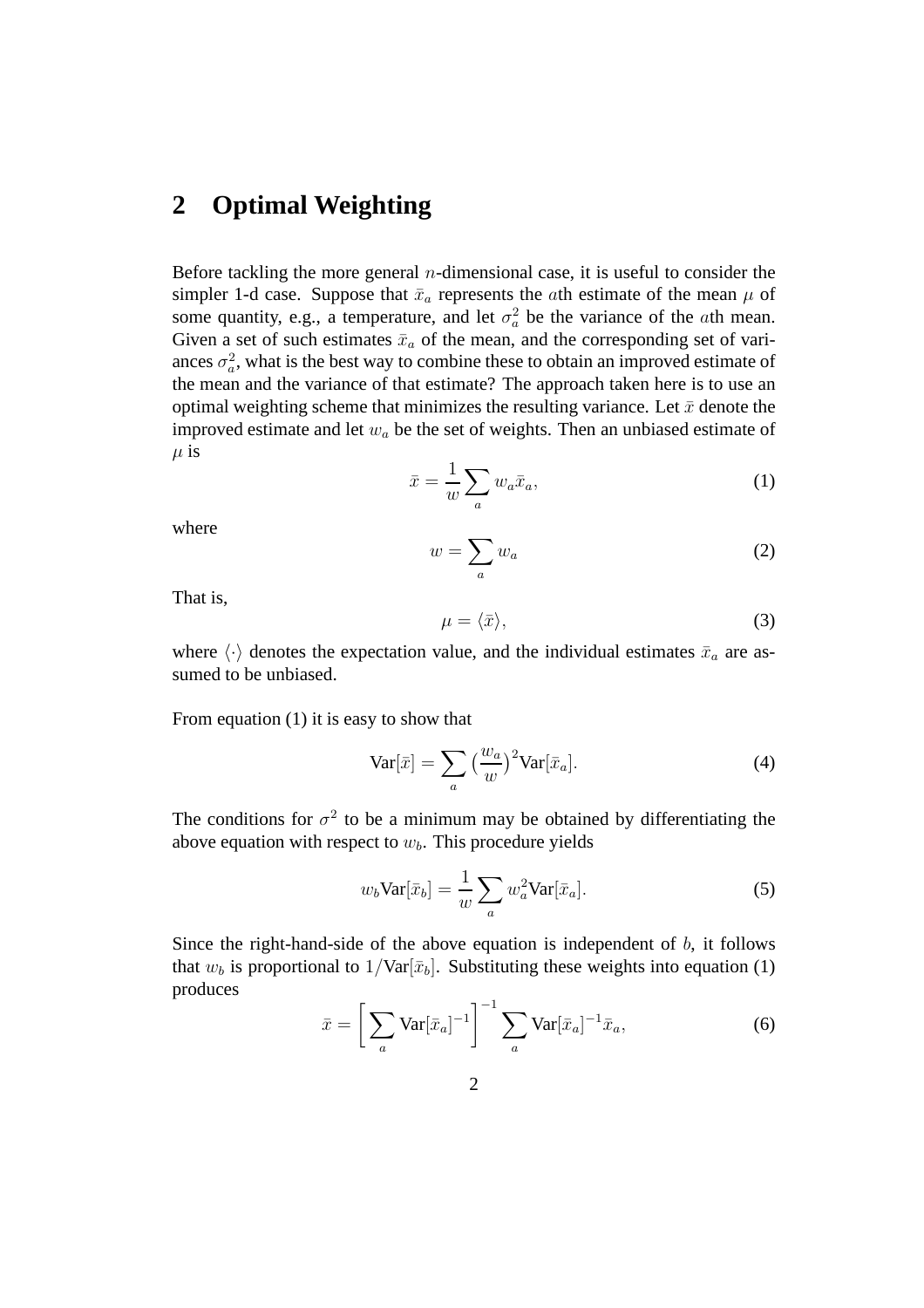which, by construction, is the linear combination of  $\bar{x}_a$  with the smallest variance. Substituting the weights into equation (4) yields the variance in  $\bar{x}$ :

$$
\text{Var}[\bar{x}] = \left[\sum_{a} \text{Var}[\bar{x}_a]^{-1}\right]^{-1},\tag{7}
$$

allowing equation (6) to be written as

$$
\bar{x} = \text{Var}[\bar{x}] \sum_{a} \text{Var}[\bar{x}_a]^{-1} \bar{x}_a.
$$
 (8)

### **3 The Multivariate Case**

In this section, the previous technique is extended to the multivariate case. Let  $X_a$ represent the *ath* estimate of the mean of some N-dimensional quantity  $\mu$ , and let  $\sigma_a$  denote the N by N covariance matrix associated with this estimate. That is,

$$
\sigma_{a,ij} = \langle (X_{a,i} - \mu_i)(X_{a,j} - \mu_j) \rangle, \tag{9}
$$

where  $\mu_i = \langle X_{a,i} \rangle$ . From the above equation it is straight-forward to show that

$$
\langle X_{a,i} X_{a,j} \rangle = \sigma_{a,ij} + \mu_i \mu_j. \tag{10}
$$

An improved estimate X for  $\mu$  may be obtained by a weighted sum of the individual estimates  $X_a$ , i.e.,

$$
X = \sum_{a} W_a X_a.
$$
 (11)

Here,  $W_a$  are a set of N by N matrices whose matrix elements are to be obtained. In order that  $\mu = \langle X \rangle$ , it is necessary for the matrix elements to satisfy the constraint

$$
\delta_{ij} = \sum_{a} W_{a,ij}.
$$
 (12)

It is easy to show that the covariance matrix  $\sigma$  is given by

$$
\sigma_{ij} = \langle (X_i - \mu_i)(X_j - \mu_j) \rangle,
$$
  
= 
$$
\sum_a (W_a \sigma_a W_a^{\top})_{ij}.
$$
 (13)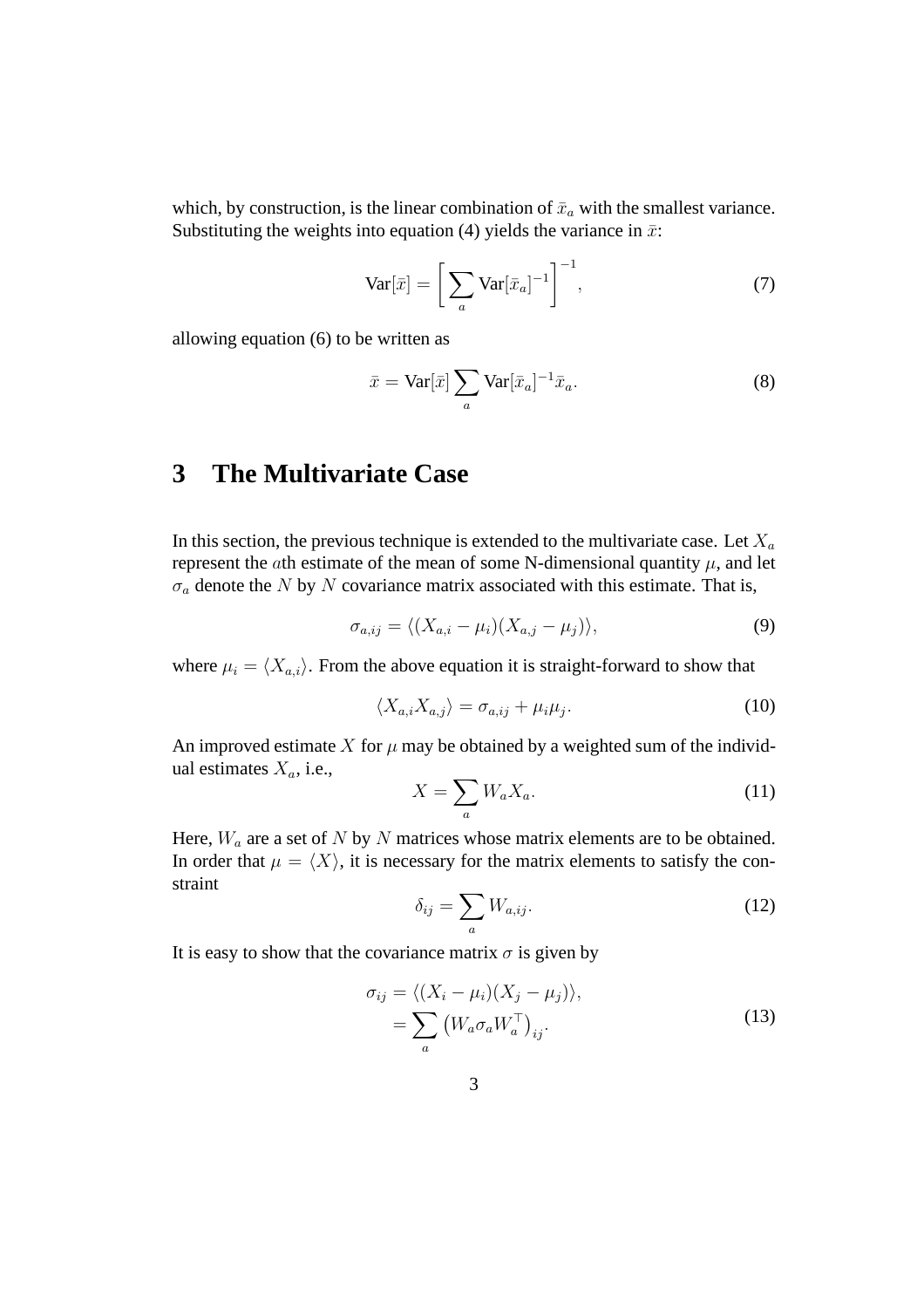Now let R be a rotation matrix that transforms the vector X to  $X' = \mathcal{R}X$ . Then it is easy to show that  $\sigma$  transforms as

$$
\sigma' = \mathcal{R}\sigma \mathcal{R}^{-1}.\tag{14}
$$

It is well known that the above (similarity) transformation may be used to diagonalize  $\sigma$  by choosing  $\mathcal R$  appropriately. In the basis where  $\sigma'$  is diagonal the product of the diagonal elements  $\sigma'_{ii}$  may be used as a measure total variance as this product is related to the volume of the ellipsoid associated with the covariance matrix. In the diagonal basis, the product  $\prod_i \sigma'_{ii}$  also corresponds to the determinant of  $\sigma'$ , denoted here as  $det(\sigma')$ . Since the determinant is invariant under similarity transformations, it follows that  $\det(\sigma') = \det(\sigma)$ .

In other words,  $\det(\sigma)$  *corresponds to the volume of the covariance ellipsoid* and is taken as a scalar measure of the "total error". Hence, the weights  $W_{a,ij}$  will be chosen to minimize the determinant of the covariance matrix  $\sigma$  subject to the normalization conditions of equation (12). The constraints are most easily handled through the use of Lagrange multipliers  $\lambda_{ij}$ , where the function to be minimized may be written as

$$
\det(\sigma) + \lambda_{ij} (\delta_{ij} - \sum_{a} W_{a,ij}). \tag{15}
$$

Here and in the following, the Einstein summation convention is used where unless otherwise specified, repeated indices  $i, j, \ldots$  are to be summed over.

The minimization conditions follows in the usual way and may be written as

$$
0 = \frac{\partial \det(\sigma)}{\partial W_{a,ij}} - \lambda_{ij}
$$
 (16)

and

$$
0 = \delta_{ij} - \sum_{a} W_{a,ij}.
$$
 (17)

The derivatives involving  $W_{a,ij}$  may be carried out using the chain rule

$$
\frac{\partial \det(\sigma)}{\partial W_{a,ij}} = \frac{\partial \det(\sigma)}{\partial \sigma_{lm}} \frac{\partial \sigma_{lm}}{\partial W_{a,ij}}.
$$
\n(18)

It is left as an exercise for the reader to show that

$$
\frac{\partial \sigma_{lm}}{\partial W_{a,ij}} = \delta_{il} \sigma_{a,jk} W_{a,mk} + W_{a,lk} \sigma_{a,kj} \delta_{mi}.
$$
\n(19)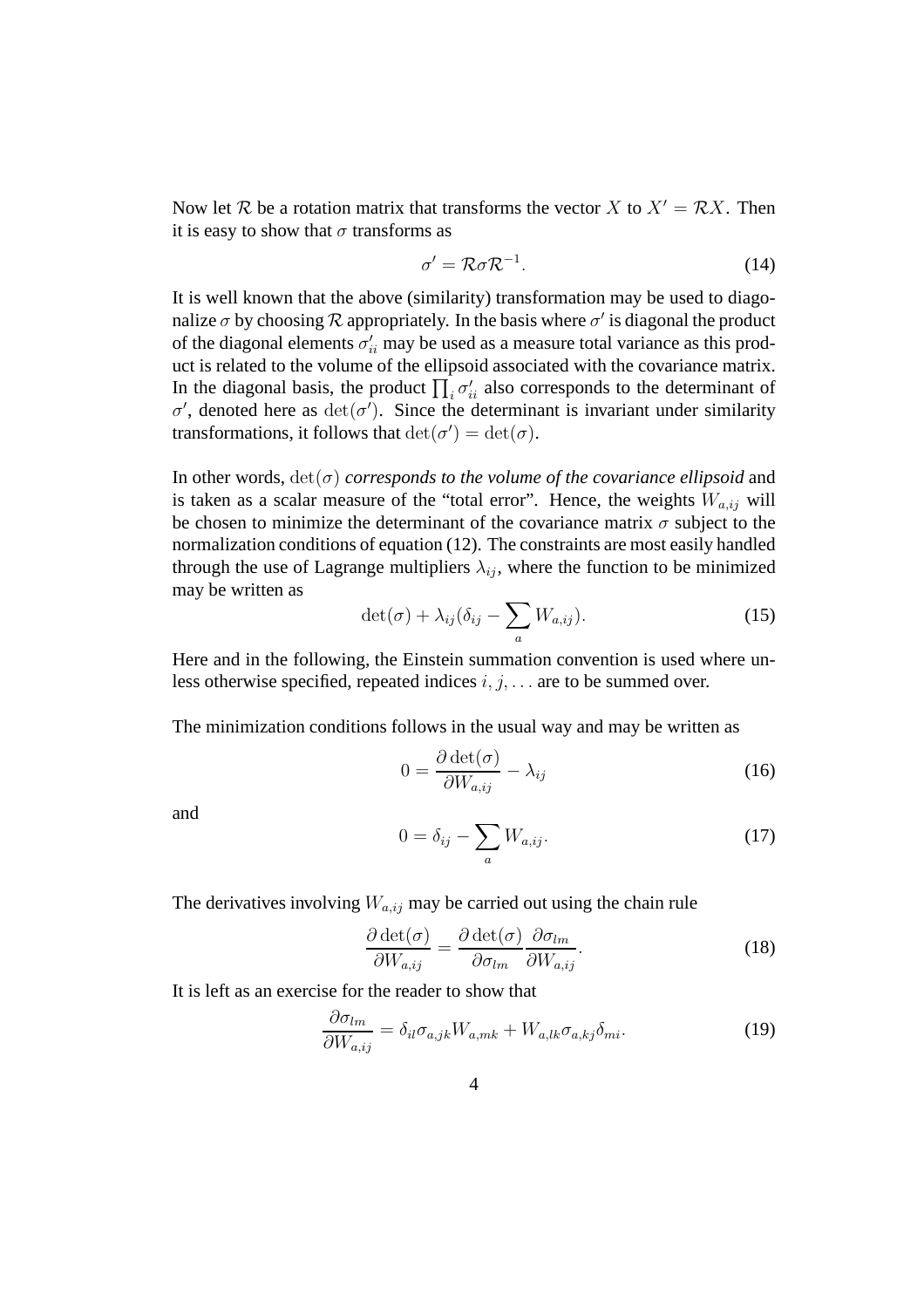By expanding  $det(\sigma)$  in terms of its cofactors, one can show (see any advanced linear algebra text) that

$$
\frac{\partial \det(\sigma)}{\partial \sigma_{lm}} = \det(\sigma) \sigma_{lm}^{-1}.
$$
 (20)

Together with the last two results and equation (18), the minimization condition given by equation (16) may be written in the form

$$
\lambda_{ij} = 2 \det(\sigma) \left( \sigma^{-1} W_a \sigma_a \right)_{ij}.
$$
 (21)

Since the left-hand-side of this equation is independent of  $a$ , it follows that  $W_a$ must be of the form  $A\sigma_a^{-1}$ , where A is some matrix that is independent of a. The normalization condition of equation (12) may be used to determine A yielding

$$
W_a = \left[\sum_b \sigma_b^{-1}\right]^{-1} \sigma_a^{-1}.
$$
 (22)

Substituting this result into equation (13) and exploiting the symmetry of  $\sigma$  produces

$$
\sigma = \left[\sum_{a} \sigma_a^{-1}\right]^{-1}.\tag{23}
$$

Finally equation (11) may be written

$$
X = \sigma \sum_{a} \sigma_a^{-1} X_a,\tag{24}
$$

which is the main result of this section. Note the formal resemblance of this equation to the univariate case in equation (8).

### **4 Computing Covariance Matrices**

As seen in section §3, covariance matrices play a fundamental role in combining error ellipses. This section deals with the computation of the covariance matrices from the parameters that characterize the elliptical geometry. It is assumed that the ellipses have been projected to a common tangent plane, as described in section §5.

The geometry of each error ellipse is specified by five parameters, of which three are directly related to the covariance matrix. These are the angle  $\theta$  that the major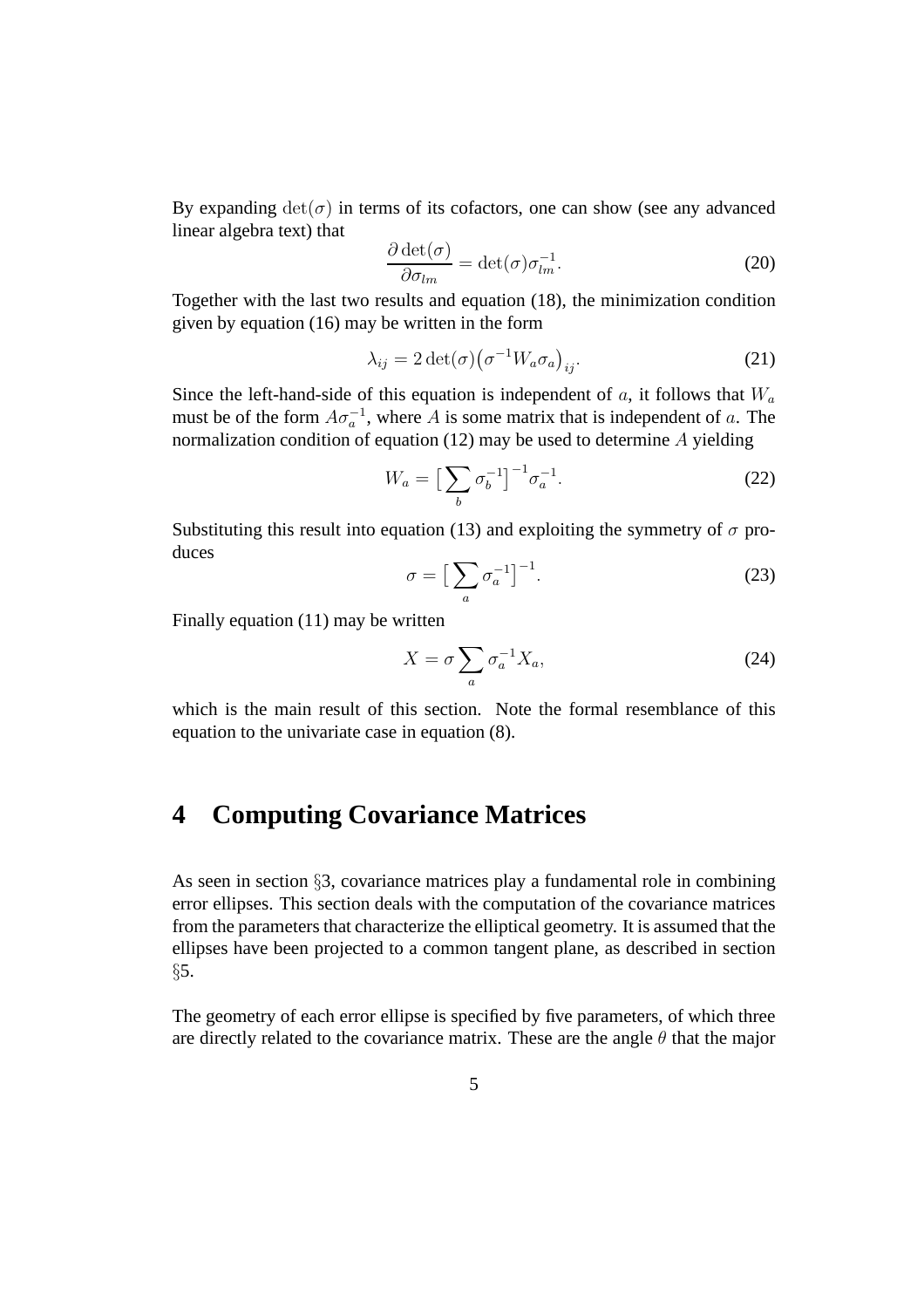axis of the ellipse makes with respect to the tangent plane  $y$  axis, and the semimajor and semi-minor axis lengths. The lengths of the semi-major and semiminor axes correspond to the 1-sigma confidence intervals along these axes. More specifically, in a basis whose origin is at the center of the ellipse, and whose  $y$  axis is along the ellipse's major axis, the correlation matrix is

$$
\sigma' = \begin{pmatrix} \sigma'^2 & 0 \\ 0 & \sigma'^2 \end{pmatrix}.
$$
 (25)

Here,  $\sigma_1$  is the 1-sigma confidence value along the minor axis of the ellipse, and  $\sigma'_2$  is that along the major axis ( $\sigma'_2 \geq \sigma'_1$ ). The form of the covariance matrix  $\sigma$  in the unrotated system follows from equation (14) using

$$
\mathcal{R} = \begin{pmatrix} \cos \theta & -\sin \theta \\ \sin \theta & \cos \theta \end{pmatrix}
$$
 (26)

to yield

$$
\sigma = \begin{pmatrix} \sigma_1^2 \cos^2 \theta + \sigma_2^2 \sin^2 \theta & (\sigma_2^2 - \sigma_1^2) \cos \theta \sin \theta \\ (\sigma_2^2 - \sigma_1^2) \cos \theta \sin \theta & \sigma_1^2 \sin^2 \theta + \sigma_2^2 \cos^2 \theta \end{pmatrix}.
$$
 (27)

It is left as an exercise for the reader to show that the inverse relations are

$$
\theta = \frac{1}{2} \tan^{-1} \left( \frac{2\sigma_{12}}{\sigma_{22} - \sigma_{11}} \right),\tag{28}
$$

$$
\sigma_1^2 = \frac{1}{2} \bigg[ \sigma_{11} + \sigma_{22} - \sqrt{(\sigma_{22} - \sigma_{11})^2 + 4\sigma_{12}^2} \bigg], \tag{29}
$$

and

$$
\sigma_2^2 = \frac{1}{2} \bigg[ \sigma_{11} + \sigma_{22} + \sqrt{(\sigma_{22} - \sigma_{11})^2 + 4\sigma_{12}^2} \bigg]. \tag{30}
$$

### **5 Tangent Plane Projections**

In order to combine the confidence ellipses via equation (24), it is first necessary to project them to a common tangent plane. This procedure is described in this section.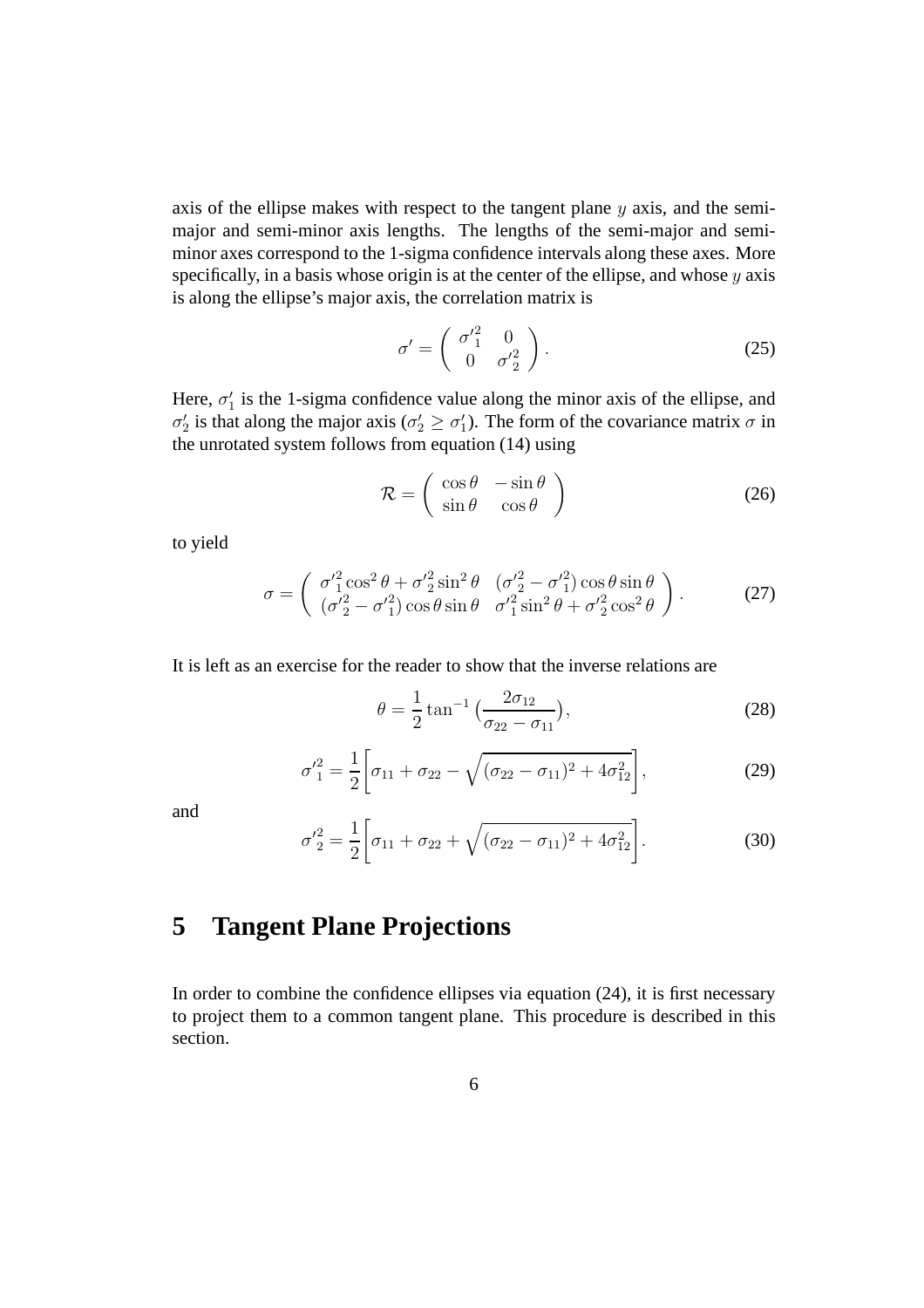The ath estimate of the source position is specified as a confidence-ellipse centered upon the celestial coordinate  $(\alpha_a, \delta_a)$ , with the major-axis making and angle  $\theta_a$  ( $-\pi \le \theta < \pi$ ) with respect to the local line of declination at the center of the ellipse. The arc-length of the semi-minor axis is given by the value  $\phi_a^{\text{minor}}$  and that of the semi-major axis is given by  $\phi_a^{\text{major}}$ .

The celestial coordinate  $(\alpha_a, \delta_a)$  corresponds to a unit-vector  $\hat{p}_a$  on the celestial sphere with coordinates given by

$$
\hat{p}_a = \hat{x}\cos\alpha_a\cos\delta_a + \hat{y}\sin\alpha_a\cos\delta_a + \hat{z}\sin\delta_a. \tag{31}
$$

Conversely, a unit vector  $\hat{p}_a$  corresponds to the celestial coordinate

$$
(\alpha_a, \delta_a) = \left(\tan^{-1} \frac{(\hat{p}_a \cdot \hat{y})}{(\hat{p}_a \cdot \hat{x})}, \sin^{-1}(\hat{p}_a \cdot \hat{z})\right),\tag{32}
$$

which is the inverse of equation  $(31)$ .

An orthonormal coordinate system is defined at the point represented by  $\hat{p}_a$  consists of the three unit vectors  $\hat{p}_a$ ,  $\hat{\alpha}_a$ , and  $\hat{\delta}_a$  where

$$
\hat{\alpha}_a = -\hat{x}\sin\alpha_a + \hat{y}\cos\alpha_a \tag{33}
$$

and

$$
\hat{\delta}_a = -\hat{x}\sin\delta_a\cos\alpha_a - \hat{y}\sin\delta_a\sin\alpha_a + \hat{z}\cos\delta_a. \tag{34}
$$

Note that  $\hat{\delta}_a$  points along the direction of increasing declination at the position  $\hat{p}_a$ , whereas  $\hat{\alpha}_a$  points in the direction of increasing right-ascension. The semi-major axis of the confidence ellipse associated with this position makes an angle  $\theta_a$  with respect to  $\delta_a$ . The sign of  $\theta_a$  is in accordance with the right hand rule with  $-\hat{p}_a$  as the rotation axis. For  $\theta_a = 0$ , the "positive" end of the semi-minor axis will have coordinates  $(\alpha_a + \phi_a^{\text{minor}}, \delta_a)$  and correspond to a unit vector  $\hat{p}_a^{\text{minor}}$ , whereas the "positive" end of the semi-major axis will lie at  $(\alpha_a, \delta_a + \phi_a^{\text{major}})$  and correspond to the unit vector  $\hat{p}_a^{\text{major}}$ . For  $\theta_a = 0$ , these unit vectors are given by an equation of the same form as equation (31). The vectors that correspond to non-zero values of  $\theta_a$  may be obtained by rotating the  $\theta_a = 0$  values about the  $-\hat{p}_a$  axis by the angle  $\theta_a$ . This operation is most easily carried out in the local coordinate basis  $(\hat{\alpha}_a, \hat{\delta}_a, \hat{p}_a)$  producing

$$
\hat{p}_a^{\text{minor}} = \hat{p}_a \cos \phi_a^{\text{minor}} + \hat{\alpha}_a \sin \phi_a^{\text{minor}} \cos \theta - \hat{\delta}_a \sin \phi_a^{\text{minor}} \sin \theta \tag{35}
$$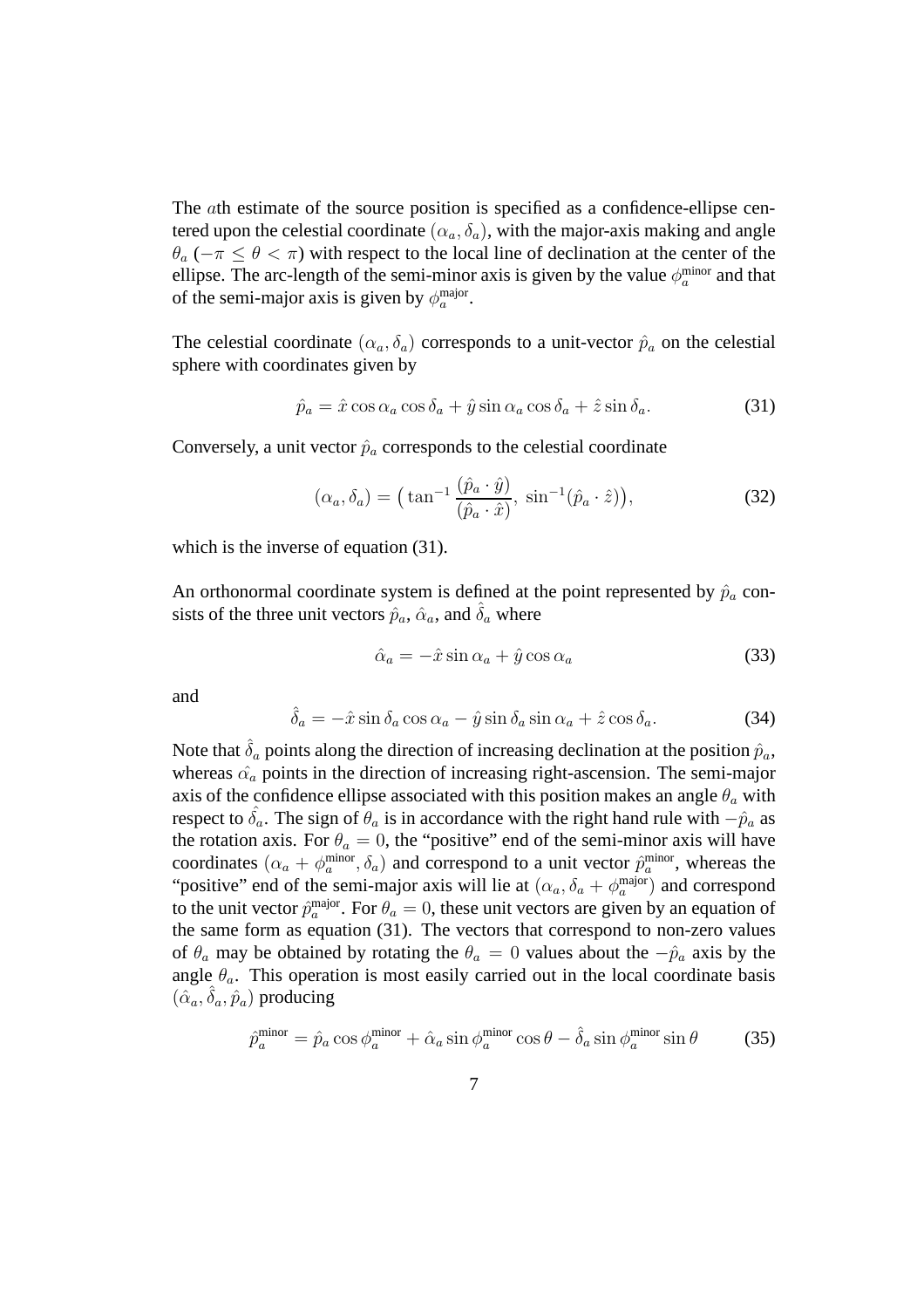$\hat{p}_a^{\text{major}} = \hat{p}_a \cos \phi_a^{\text{major}} + \hat{\alpha}_a \sin \phi_a^{\text{major}} \sin \theta + \hat{\delta}_a \sin \phi_a^{\text{major}} \cos \theta.$  (36)

These two equations along with with equations (31), (33), and (34) are sufficient to compute the unit vectors associated with the major and minor axes of the error ellipses. The inverse relations are easily obtained by taking the appropriate dotproducts, producing

$$
\theta = \tan^{-1} \left( \frac{\hat{p}_a^{\text{major}} \cdot \hat{\alpha}_a}{\hat{p}_a^{\text{major}} \cdot \hat{\delta}_a} \right) = -\tan^{-1} \left( \frac{\hat{p}_a^{\text{minor}} \cdot \hat{\delta}_a}{\hat{p}_a^{\text{minor}} \cdot \hat{\alpha}_a} \right),\tag{37}
$$

$$
\phi_a^{\text{major}} = \cos^{-1}(\hat{p}_a^{\text{major}} \cdot \hat{p}_a),\tag{38}
$$

and

$$
\phi_a^{\text{minor}} = \cos^{-1}(\hat{p}_a^{\text{minor}} \cdot \hat{p}_a). \tag{39}
$$

Let  $\hat{p}_0$  denote the position on the celestial sphere where a tangent plane is to be erected. To minimize any distortion effects created when mapping from the celestial sphere onto the tangent plane,  $\hat{p}_0$  will be taken as the arithmetic mean of the ellipse centers  $\hat{p}_a$ , i.e.,

$$
\hat{p}_0 = \frac{\sum_a \hat{p}_a}{|\sum_a \hat{p}_a|}.\tag{40}
$$

A coordinate system may be given to the tangent plane with the origin at  $\hat{p}_0$  and orthonormal basis vectors  $\hat{e}_x$  and  $\hat{e}_y$  parallel to the local lines of right ascension and declination at  $\hat{p}_0$ , i.e.,

$$
\hat{e}_x = \hat{\alpha}_0 = -\hat{x}\sin\alpha_0 + \hat{y}\cos\alpha_0 \tag{41}
$$

$$
\hat{e}_y = \hat{\delta}_0 = -\hat{x}\sin\delta_0\cos\alpha_0 - \hat{y}\sin\delta_0\sin\alpha_0 + \hat{z}\cos\delta_0. \tag{42}
$$

Here,  $(\alpha_0, \delta_0)$  are the celestial coordinates that correspond to  $\hat{p}_0$ .

The tangent plane projection of  $\hat{p}$  is defined by

$$
\hat{p}t = \hat{p}_0 + x\hat{e}_x + y\hat{e}_y \tag{43}
$$

where  $(x, y)$  denote the tangent plane coordinates associated with  $\hat{p}$ . It is a trivial matter to show that  $t = 1/(\hat{p} \cdot \hat{p}_0)$ ,

$$
x = (\hat{p} \cdot \hat{e}_x) / (\hat{p} \cdot \hat{p}_0) \tag{44}
$$

and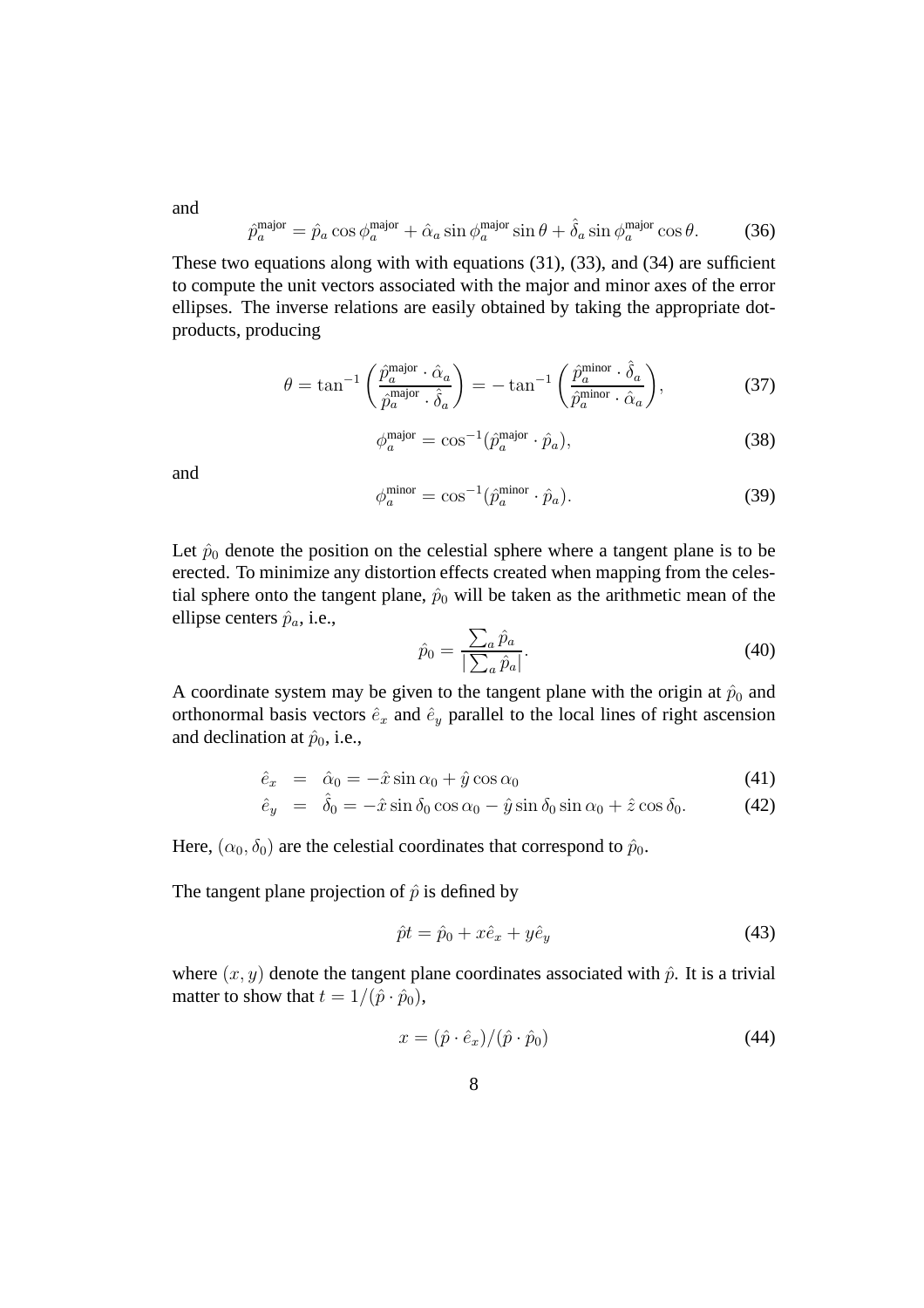and

$$
y = (\hat{p} \cdot \hat{e}_y) / (\hat{p} \cdot \hat{p}_0) \tag{45}
$$

It also follows from equation (43) that a point  $(x, y)$  in the tangent plane corresponds to the unit vector

$$
\hat{p} = \frac{\hat{p}_0 + x\hat{e}_x + y\hat{e}_y}{\sqrt{1 + x^2 + y^2}}.
$$
\n(46)

Note that the mapping from  $\hat{p}$  to  $(x, y)$  is non-linear. The source of the nonlinearity is the factor  $\hat{p} \cdot \hat{p}_0$ , which represents the cosine of the angle between  $\hat{p}$ and  $\hat{p}_0$ . Since this angle is expected to be small, e.g.,  $< 10$  arc-minutes, the effects of this term may be ignored (cos  $10' \approx 1 - 4 \times 10^{-8}$ ). Now consider two vectors  $\hat{p}_1$  and  $\hat{p}_2$  with an angle  $\xi$  between them such that  $\hat{p}_1 \cdot \hat{p}_2 = \cos \xi$ , and let their tangent plane coordinates be  $(x_1, y_1)$  and  $(x_2, y_2)$ , respectively. Then in the small angle regime where  $\hat{p} \cdot \hat{p}_0$  may be taken to be 1,

$$
\hat{p}_1 - \hat{p}_2 = (x_1 - x_2)\hat{e}_1 + (y_1 - y_2)\hat{e}_2 \tag{47}
$$

and

$$
|\hat{p}_1 - \hat{p}_2| = \sqrt{(x_1 - x_2)^2 + (y_1 - y_2)^2}.
$$
 (48)

If the angle between  $\hat{p}_1$  and  $\hat{p}_2$  is  $\xi$ , then

$$
|\hat{p}_1 - \hat{p}_2| = \sqrt{2(1 - \cos \xi)}= \xi + O(\xi^3),
$$
 (49)

which shows that in the small angle regime, the arc-length between two celestial coordinates is equal to the distance between the tangent plane projections of those coordinates. This means that the arc-lengths of the semi-major and minor axes of the error ellipses will be preserved to sufficient accuracy by the tangent plane projection.

Armed with these relations, it is easy to compute the tangent plane projections of the error ellipses. The tangent plane coordinate  $(x_a, y_a)$  of the center of the *ath* ellipse follows from equations (44) and (45), i.e.,

$$
x_a = (\hat{p}_a \cdot \hat{e}_x) / (\hat{p}_a \cdot \hat{p}_0) \tag{50}
$$

and

$$
y_a = (\hat{p}_a \cdot \hat{e}_y) / (\hat{p}_a \cdot \hat{p}_0),\tag{51}
$$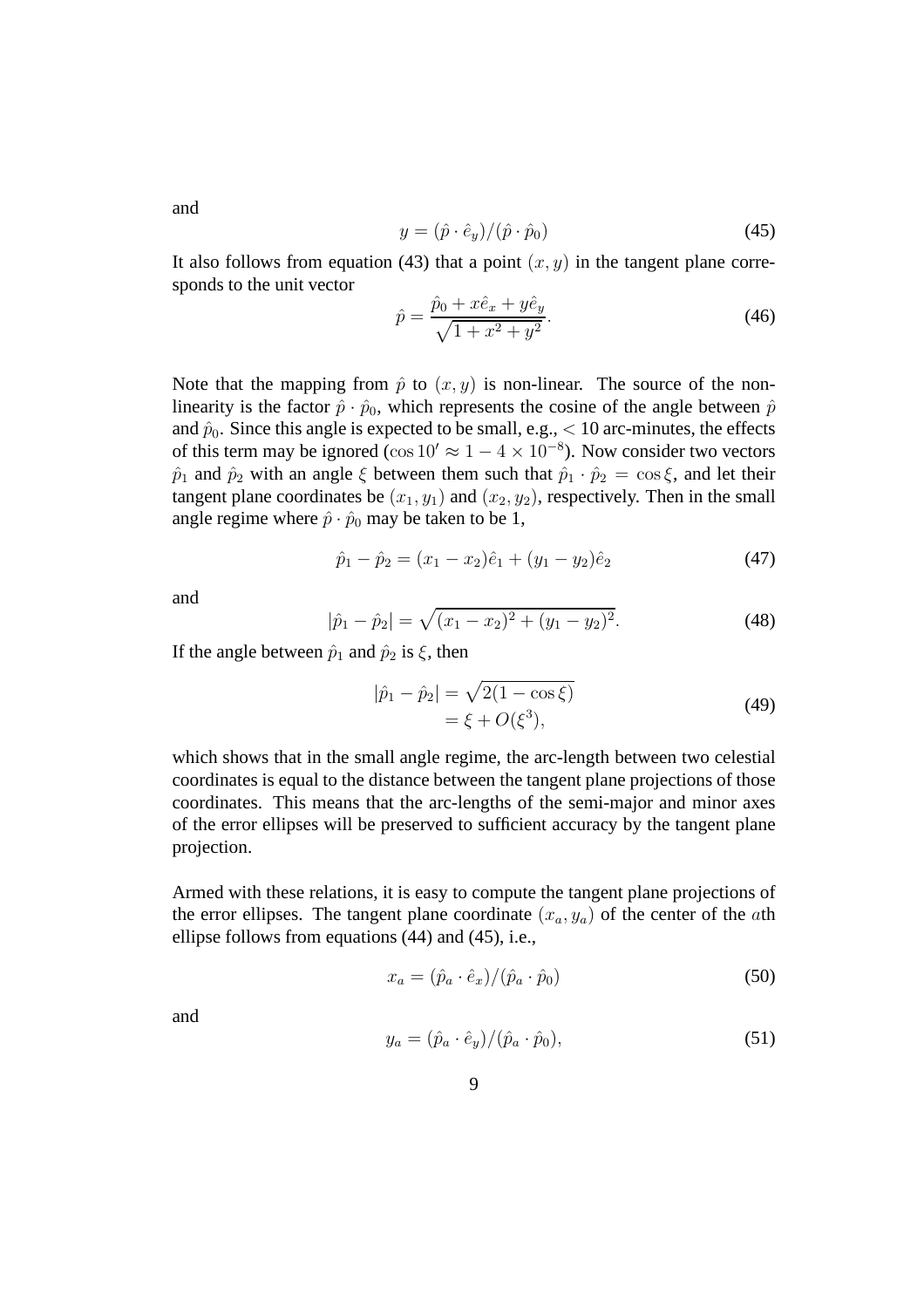where  $\hat{p}_a$  is given by equation (31). Similar equations give the tangent plane coordinates that correspond to the end-point positions  $\hat{p}_a^{\text{major}}$  and  $\hat{p}_a^{\text{minor}}$  of the semi-major and semi-minor axes of the ellipse. Denoting these coordinates as  $(x_a^{\text{major}}, y_a^{\text{major}})$  and  $(x_a^{\text{minor}}, y_a^{\text{minor}})$ , the lengths of the semi-major and semi-minor axes in the tangent plane are given by

$$
\sigma_2' = \sqrt{(x_a^{\text{major}} - x_a)^2 + (y_a^{\text{major}} - y_a)^2}
$$
 (52)

and

$$
\sigma_1' = \sqrt{(x_a^{\text{minor}} - x_a)^2 + (y_a^{\text{minor}} - y_a)^2},
$$
\n(53)

respectively. Here, the symbols representing these lengths have been chosen to be consistent with equation (25). As noted above, the lengths of the semi-major and minor-axes in the tangent plane should differ by a negligible amount from those of the celestial system, assuming the small angle approximation. In contrast, the angle that the semi-major axis makes with respect to the local line of declination will differ between the two systems, particularly when the ellipse is located near the poles of the celestial sphere. The angle as seen in the tangent plane is

$$
\theta'_a = \tan^{-1} \left( \frac{x_a^{\text{major}} - x_a}{y_a^{\text{major}} - y_a} \right). \tag{54}
$$

From equations (52), (53), and (54), it is easy to show that the inverse relations are

$$
(x_a^{\text{major}}, y_a^{\text{major}}) = (x_a + \sigma'_2 \sin \theta'_a, y_a + \sigma'_2 \cos \theta'_a), \tag{55}
$$

and

$$
(x_a^{\text{minor}}, y_a^{\text{minor}}) = (x_a + \sigma'_1 \cos \theta'_a, y_a - \sigma'_2 \sin \theta'_a), \tag{56}
$$

and from these the corresponding unit vectors may be obtained through the use of equation (46).

#### **6 Summary**

Equations  $(50)$ ,  $(51)$ ,  $(52)$ ,  $(53)$ , and  $(54)$  constitute a set of equations that may be used to map error ellipses from the celestial system onto a common tangent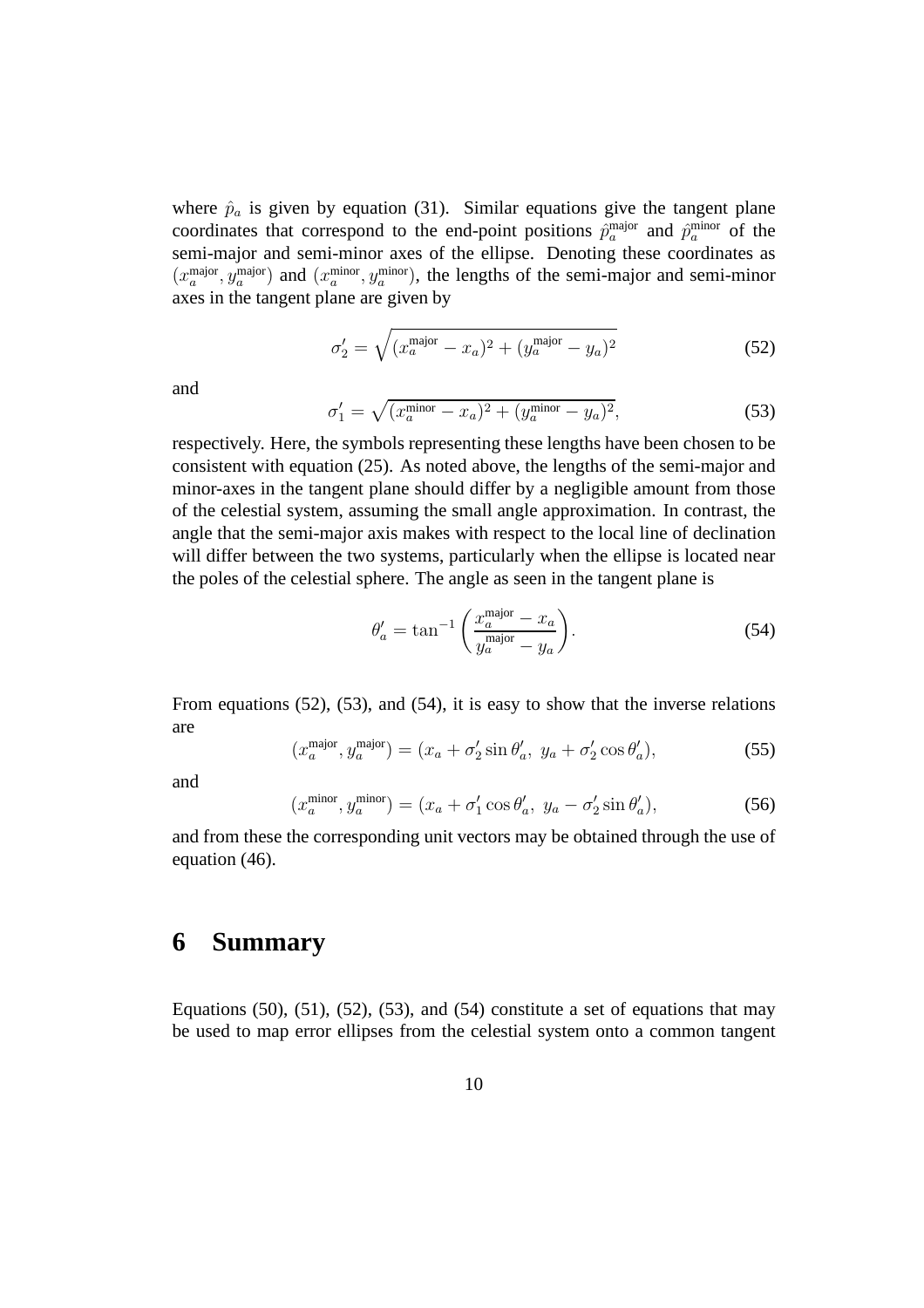plane, whose location is given by equation (40). Once projected to the tangent plane, covariance matrices may be computed using equation (27), permitting the error ellipses to combined via equation (24). This process produces the geometric parameters of a combined error ellipse on the tangent plane. The mapping of the error ellipse from the tangent plane back to the celestial system may be carried out using equations (37), (38), (39), (46), (55), and (56).

The weighting procedure as proposed here for the problem of combining error ellipses is not new. Equation 22 appears to be the basis for merging source positions for the 2MASS catalog as described in [1]. However, no mention of where this equation comes from is given. This problem was also dealt with by Orechovesky [2] in 1996 for military purposes involving geographic locations. His formalism make use of Bayesian methods and Gaussian statistics. In fact, equation (22) can be derived very simply by assuming a (multivariate) Gaussian probability distribution and demanding that the likelihood be a maximum. In contrast, the minimumvariance derivation of equation (22) presented in section §3 makes no reference to Gaussian statistics, and as such may be of more general validity.

#### **A Appendix**

This appendix contains provides the code for **S-Lang** implementation of the algorithm proposed in this memo. The program is an **slsh** script that loads a data file of input ellipses and writes out the combined result.

For example, consider the three input ellipses described by the following data file:

|           |           | # alpha delta semi-major semi-minor theta |       |     |
|-----------|-----------|-------------------------------------------|-------|-----|
|           |           | # [deq] [deq] [arc-min] [arc-min] [deq]   |       |     |
|           | 30 71.6   | 50                                        | - 2.4 | 18  |
|           | 29.2 71.7 | 23                                        | 16    | 2.7 |
| 30.3 72.3 |           | 47                                        | Б.    | -56 |

Running the **slsh** script produces the following output for the combined ellipse: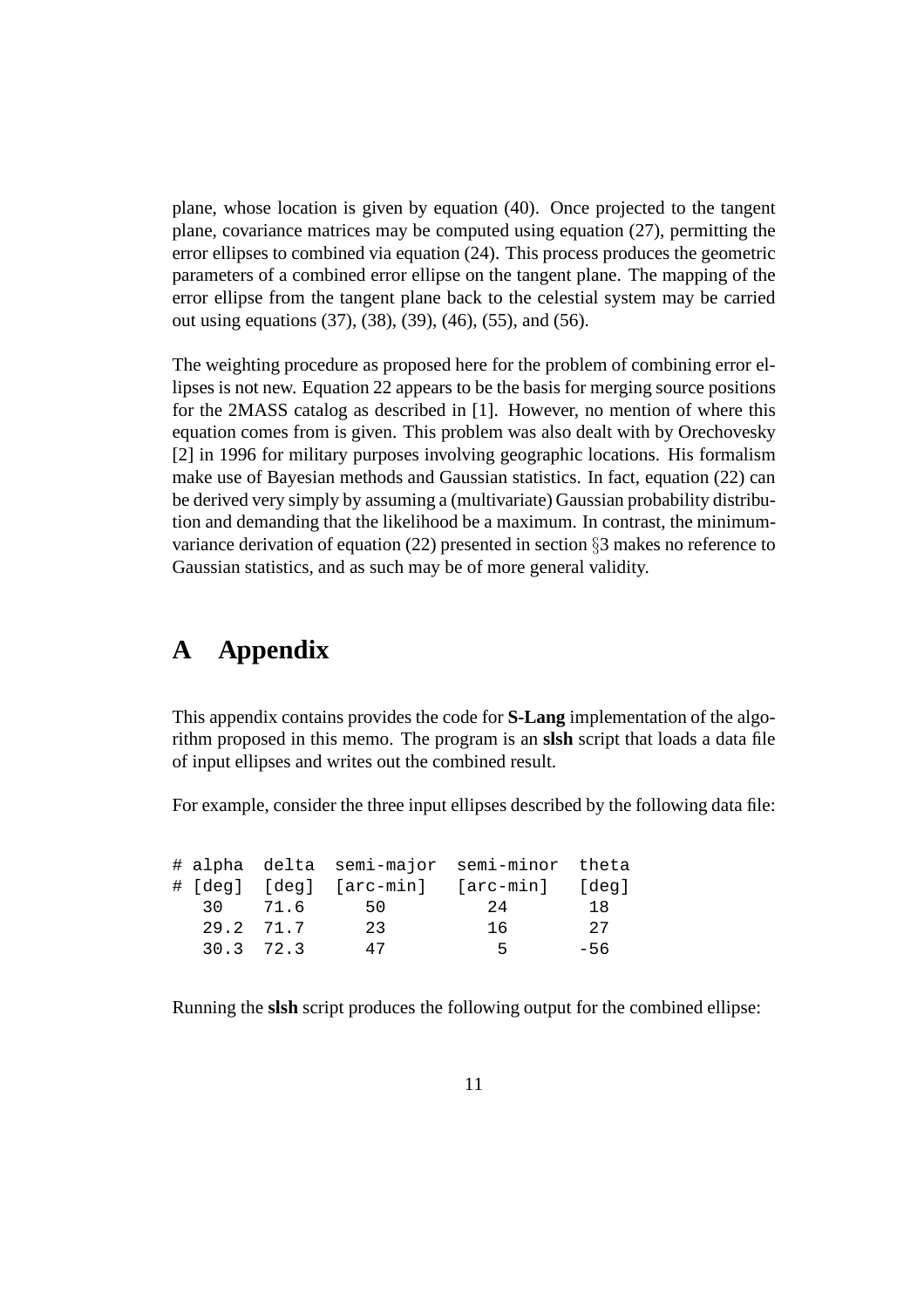

Figure 1: The input ellipses are shown in green and the resulting combined ellipse is in red. The  $x$  and  $y$  values represent tangent plane coordinates (arc-minutes).

|  | major: 12.945681354683803 arc-min (776.7408812810281 arc-sec)                                              |
|--|------------------------------------------------------------------------------------------------------------|
|  | minor: 4.855409627388941 arc-min (291.32457764333645 arc-sec)                                              |
|  | alpha: 30.393881846278557 degrees<br>delta: 72.23672003826117 degrees<br>theta: 124.42667707460919 degrees |

The input ellipses (green) and the combined ellipse (red) are shown in Figure 1.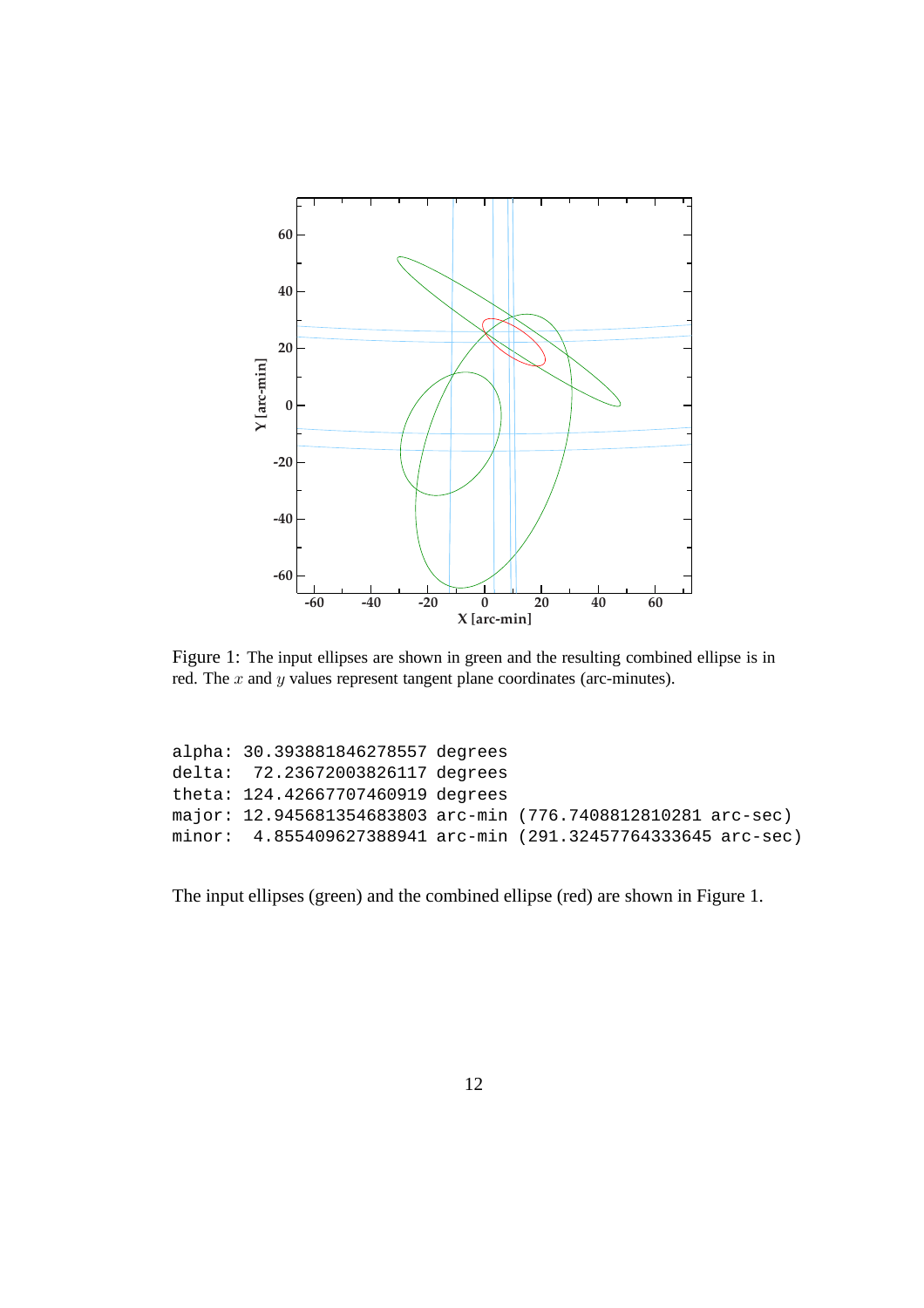```
#!/usr/bin/env slsh
require ("readascii");
% This structure will be used to hold information about each ellipse
private variable Ellipse_Type = struct
\mathcal{L}alpha, delta, phi_major, phi_minor, theta_cel, % celestial
   x, y, sigma_major, sigma_minor, theta, % tangent plane
   p_hat, alpha_hat, delta_hat, p_major, p_minor
};
private define dotprod (x, y)
\left\{ \right.return sum(x*y);
}
private define norm (x)
{
   return sqrt (sum(x*x));
}
private define new_ellipse (alpha, delta, phi_major, phi_minor, theta_cel)
{
   variable e = @Ellipse_Type;
   e.alpha = alpha;
   e.delta = delta;
   e.phi_major = phi_major;
   e.phi_minor = phi_minor;
   e.theta_cel = theta_cel;
   variable ca=cos(alpha), cd=cos(delta), sa=sin(alpha), sd=sin(delta);
   e.p_{hat} = [ca * cd, sa * cd, sd]; % eq 31<br>e.alpha hat = [-sa, ca, 0]; % eq 33e.alpha_hat = [-sa, ca, 0];e.delta_hat = [-sd*ca, -sd*sa, cd]; % eq 34
   e.p_minor = e.p_hat*cos(phi_minor)
     + e.alpha_hat*sin(phi_minor)*cos(theta_cel)
       - e.delta_hat*sin(phi_minor)*sin(theta_cel); % eq 35
   e.p_major = e.p_hat*cos(phi_major)
     + e.alpha_hat*sin(phi_major)*sin(theta_cel)
       + e.delta_hat*sin(phi_major)*cos(theta_cel); % eq 36
   return e;
}
private define get_tangent_plane_from_vector (p0)
\{variable alpha0 = \text{atan2 (p0[1], p0[0])}; eq 32
   variable delta0 =asin (p0[2]);
   variable ex\_hat = [-sin(alpha0), cos(alpha0), 0]; % eq 41
   variable ey\_hat = [-sin(detta0)*cos(alpha0),-sin(delta0)*sin(alpha0), cos(delta0)]; % eq 42
   return p0, ex_hat, ey_hat;
}
private define get_tangent_plane_from_ellipses (ellipses)
{
   variable p0 = 0;
   foreach (ellipses)
     {
```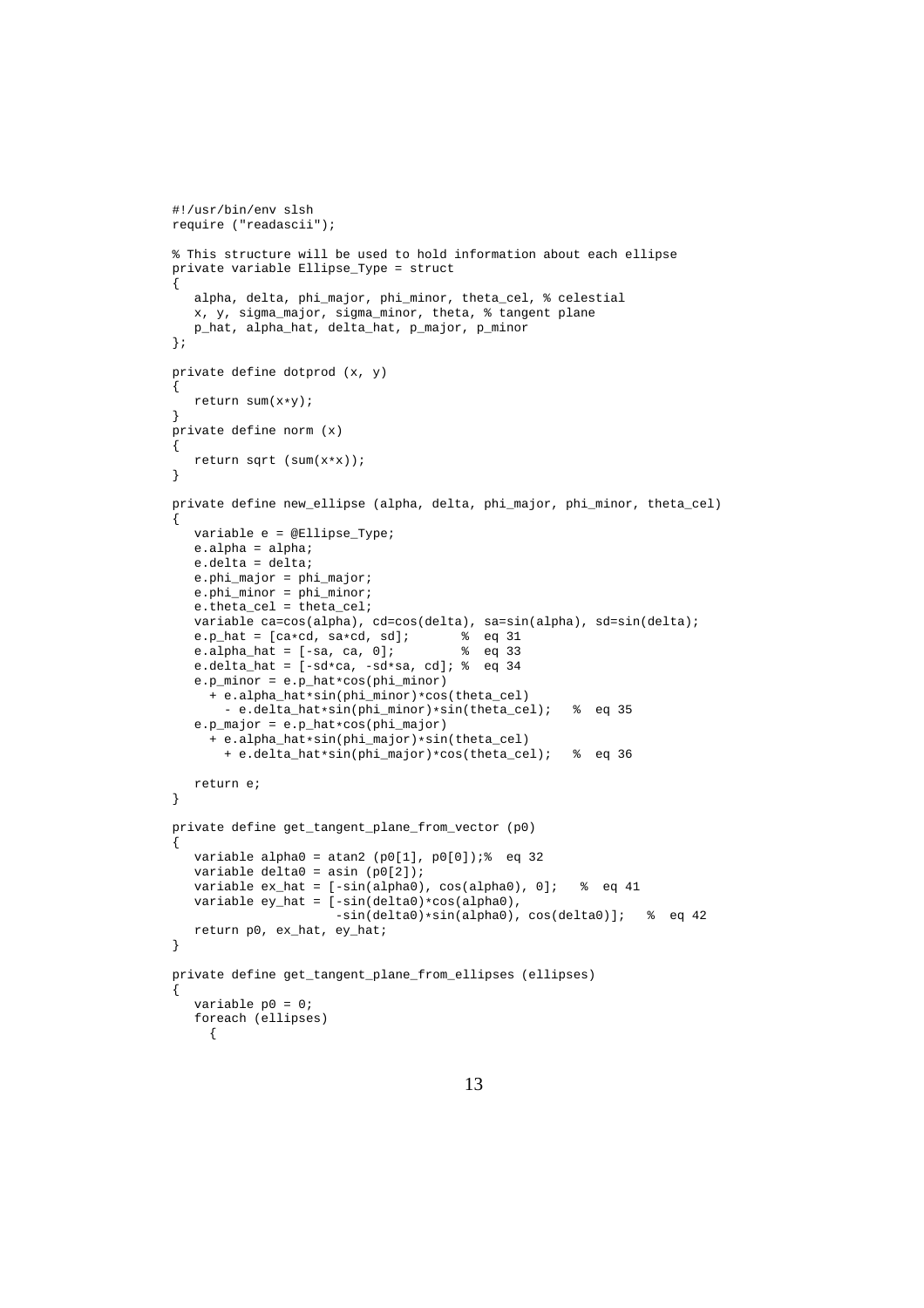```
variable e = ();
       p0 == e.p_hat;}
   p0 /= norm (p0); % eq 40
   return get_tangent_plane_from_vector (p0);
}
private define project_ellipse (e, p0_hat, ex_hat, ey_hat)
{
   variable p, p_dot_p0;
   variable xa, ya, xa_major, xa_minor, ya_major, ya_minor;
   p = e.p_{hat}p\_dot\_p0 = dotprod(p, p0\_hat);xa = dotprod (p, ex_hat)/p_dot_p0; % eq 50
   ya = dotprod (p, ey_hat)/p_dot_p0; % eq 51
   p = e.p_major;
   p\_dot\_p0 = dotprod (p, p0\_hat);xa_major = dotprod (p, ex_hat) / p_dot_p0; % eq 50
   ya_major = dotprod (p, ey_hat) / p_dot_p0; % eq 51
   p = e.p_minor;
   p\_dot\_p0 = dotprod (p, p0\_hat);xa\_minor = dotprod (p, ex\_hat) / p\_dot\_p0; % eq 50
   ya\_minor = dotprod (p, ey\_hat) / p\_dot\_p0; % eq 51e.x = xae.y = yae.sigma_major = hypot (xa_major-xa, ya_major-ya); % eq 52
   e.sigma_minor = hypot (xa_minor-xa, ya_minor-ya); % eq 53
   e.theta = atan2 (xa_major-xa, ya_major-ya); % eq 54
}
private define deproject_ellipse (e, p0, ex_hat, ey_hat)
{
   variable p = p0 + e.x*ex_hat + e.y*ey_hat;
  p /= norm(p);
   e.p\_hat = pie.alpha = atan2 (p[1], p[0]); % eq 32
   e.delta = asin (p[2]);
   variable x_major = e.x + e.sigma_major*sin(e.theta); \frac{1}{2} eq 55
   variable y_major = e.y + e.sigma_major*cos(e.theta);
   p = p0 + x major*ex_hat + y_major*ey_hat;<br>e.p_major = p/norm(p); \frac{2}{3} eq 46
   e.p_major = p/norm(p);
   variable x_minor = e.x + e.sigma_minor*cos(e.theta); % eq 56
   variable y_minor = e.y - e.sigma_minor*sin(e.theta);
   p = p0 + x_minor*ex_hat + y_minor*ey_hat;
   e.p_minor = p/norm(p); \frac{1}{6} eq 46
   variable ca=cos(e.alpha), cd=cos(e.delta);
   variable sa=sin(e.alpha), sd=sin(e.delta);
   e.alpha_hat = [-sa, ca, 0]; % eq 33
   e.delta_hat = [-sd*ca, -sd*sa, cd]; % eq 34
```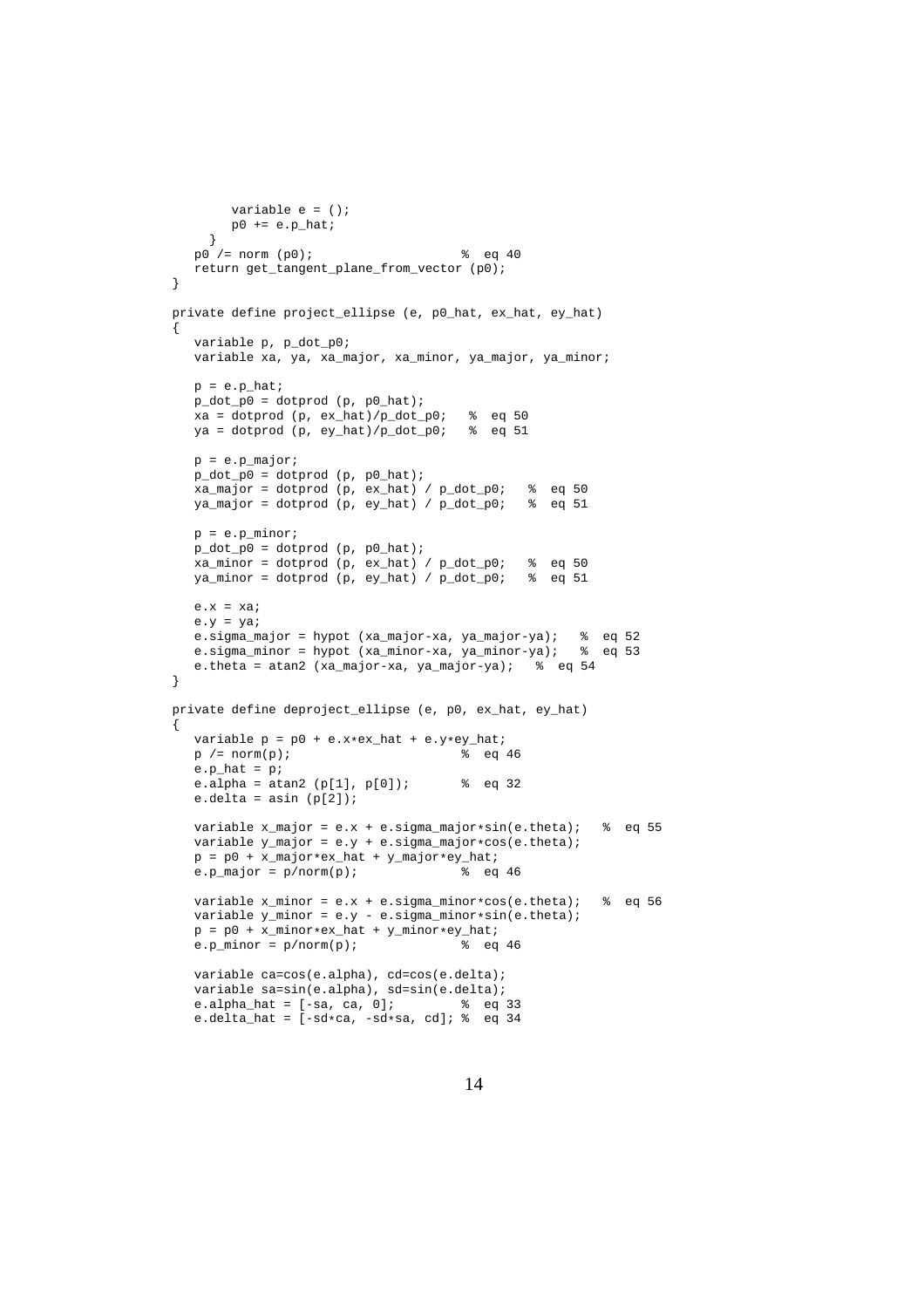```
% Equations 37, 38, 39
   e.theta_cel = atan (dotprod (e.p_major, e.alpha_hat)
                       / dotprod (e.p_major, e.delta_hat));
   e.phi_major = acos (dotprod (e.p_major, e.p_hat));
   e.phi_minor = acos (dotprod (e.p_minor, e.p_hat));
}
% Implements eq 27
private define ellipse_to_correlation_matrix (e)
{
   variable sigy2 = e.sigma_majorˆ2, sigx2 = e.sigma_minorˆ2;
   variable c = \cos(e.\theta);
   variable s = sin(e,theta);
   variable c2 = c*c, s2 = s*s;
   variable sx2 = sigx2*c2 + sigy2*s2;
   variable sy2 = sigx2*s2 + sigy2*c2;
   variable rho_sxsy = c*s*(sigy2-sigx2);
   return _reshape ([sx2, rho_sxsy, rho_sxsy, sy2], [2,2]);
}
% Implements equations 28, 29, 30
private define correlation_matrix_to_ellipse (matrix, x0, y0)
\{variable sx2 = matrix[0,0];
   variable sy2 = matrix[1,1];
   variable rho2_sxsy = 2*matrix[0,1];
   variable sum = sy2+sx2;
   variable diff = sy2-sx2;
   variable e = @Ellipse_Type;
   e.x = x0, e.y = y0;e.theta = 0.5*atan2 (rho2_sxsy, diff);
   diff = hypot (diff, rho2_sxsy);
   e.sigma_major = sqrt (0.5*(sum + diff));
   e.sigma_minor = sqrt (0.5*(sum - diff));
   return e;
}
private define inverse_2x2 (a)
{
   variable det = a[0,0] * a[1,1] - a[0,1]*a[1,0];if (det == 0.0)throw RunTimeError, "matrix is singular";
   variable a1 = Double_Type[2,2];
   a1[0,0] = a[1,1];a1[0,1] = -a[0,1];a1[1,0] = -a[1,0];a1[1,1] = a[0,0];return a1/det;
}
% Implememts eq 24
private define combine_ellipses_internal (es)
{
   variable num = length(es);
```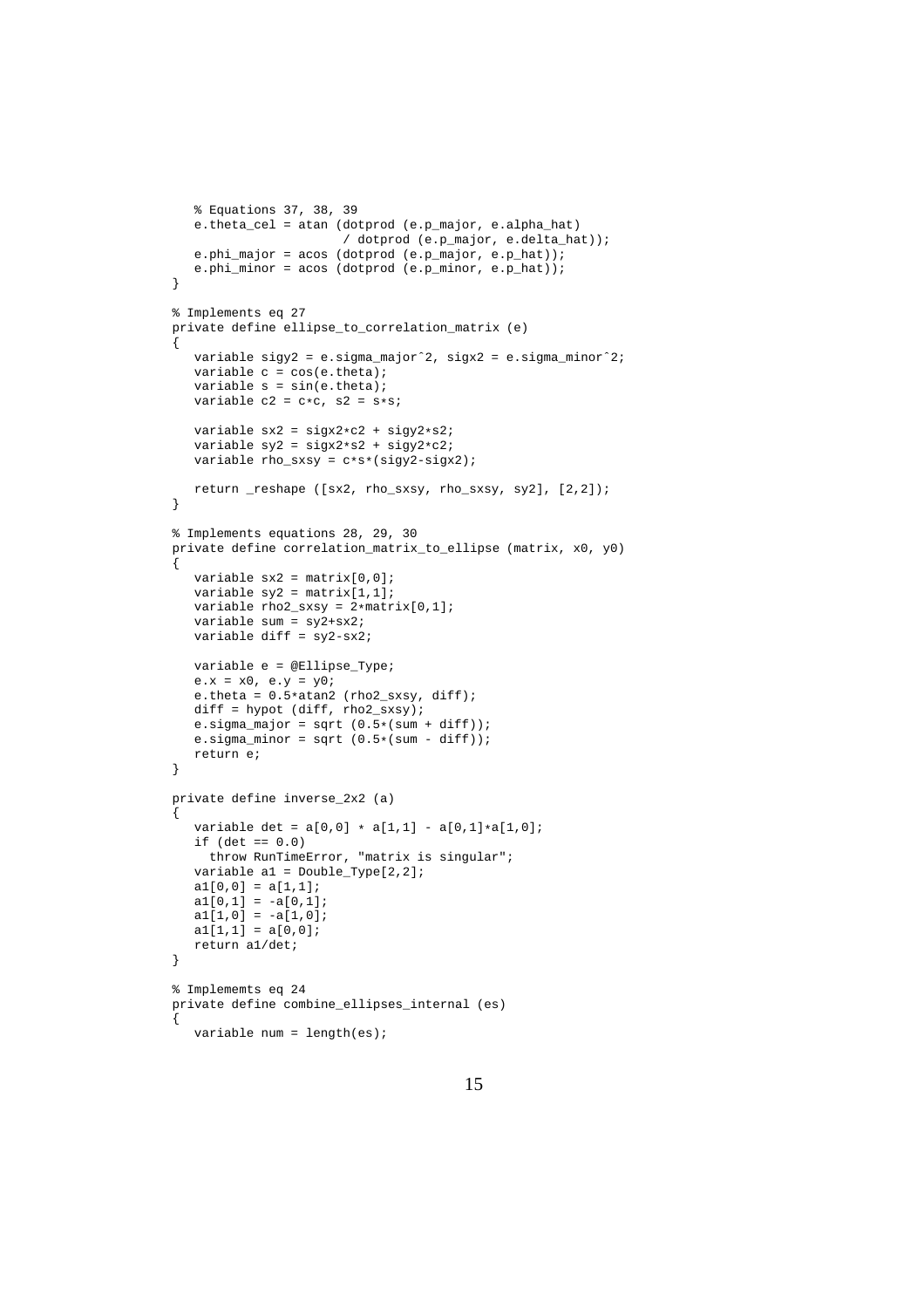```
variable Cinv = 0;
   variable mu = 0;
   for (0, num-1, 1){
        variable i = ();
        variable e = es[i];
        variable C_m = ellipse_to_correlation_matrix (e);
        variable Cinv_m = inverse_2x2 (C_m);
        mu += Cinv_m # [e.x, e.y];
        Cinv += Cinv_m;
     }
   variable C = inverse_2x2 (Cinv);
   mu = C # mu;return correlation_matrix_to_ellipse (C, mu[0], mu[1]);
}
% alpha, delta, theta are in degrees, phi_major/minor are arc-minutes
define combine_ellipses (alphas, deltas, phimajors, phiminors, thetas)
{
   % convert to radians
   variable rad_per_deg = PI/180.0;
   alphas *= rad_per_deg;
   deltas *= rad_per_deg;
   phimajors *= rad_per_deg/60.0;
   phiminors *= rad_per_deg/60.0;
   thetas *= rad_per_deg;
   variable i, e, ellipses = \{\};
   _for i (0, length(thetas)-1, 1)
     {
        e = new_ellipse (alphas[i], deltas[i], phimajors[i],
                         phiminors[i], thetas[i]);
        list_append (ellipses, e);
     }
   variable p0, ex_hat, ey_hat;
   (p0, ex_hat, ey_hat) = get_tangent_plane_from_ellipses (ellipses);
   foreach e (ellipses)
     project_ellipse (e, p0, ex_hat, ey_hat);
   variable new_e = combine_ellipses_internal (ellipses);
   deproject_ellipse (new_e, p0, ex_hat, ey_hat);
   return
     new_e.alpha/rad_per_deg,
     new_e.delta/rad_per_deg,
     new_e.phi_major/rad_per_deg*60.0,
     new_e.phi_minor/rad_per_deg*60.0,
     new_e.theta/rad_per_deg;
}
define slsh_main ()
{
   variable alphas, deltas, phimajors, phiminors, thetas;
   variable use_arc_secs = 0;
```